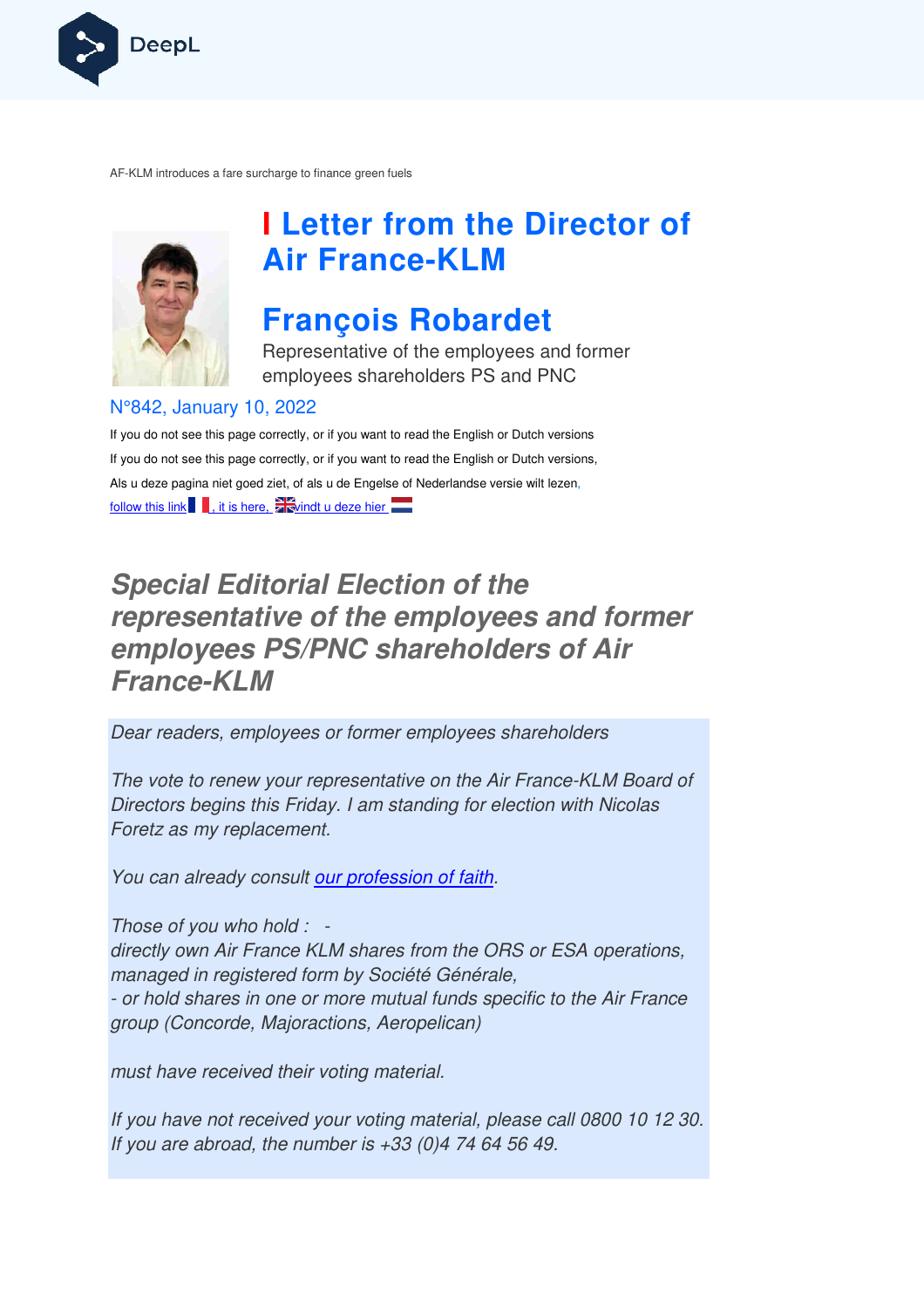Attention: beforehand, think of checking on the Natixis or Société Générale website if you still own shares in the Concorde, Majoractions, Aeropelican funds. Take the opportunity to check if you have requested the sending by mail or via the Post Office.

You will find on my website the contacts of Natixis and Société Générale.

Thank you for your trust and support. François and Nicolas

## **Monday's Press Review**

#### **> Air France-KLM introduces a fare supplement to finance green fuels**

(source Les Echos) January 10 - Reducing CO2 emissions from air transport has a cost, which Air France-KLM passengers will have to start paying.

 $\left( \ldots \right)$ 

The amount of this "contribution" depends on the booking class and the distance traveled. For Air France and KLM, it will range from 1 to 4 euros in economy class and from 1 to 12 euros in business class and will be indicated on the ticket. For Transavia, on the other hand, it will be directly integrated into the fare. "In

addition, as of January 13, customers who wish to do so will be able to voluntarily contribute to the purchase of additional sustainable aviation fuel," the company said.

**Air France-KLM is the first airline group to introduce a "sustainable fuel" surcharge.** But it will probably not be the only one. Since the beginning of the year, French regulations have required airlines to use an average of 1% "sustainable" fuels for flights departing from France, then 2% in 2025 and 5% in 2030.

**These new fuels, produced from used oils or agricultural and forestry residues, can theoretically reduce the net CO2 emissions of a flight by 75% to 80%, since the CO2 released during their combustion has been captured by the plants used in their manufacture**. They can be mixed with conventional kerosene up to 50% today, without requiring the slightest modification to current aircraft. As such, **these non-fossil fuel biofuels are considered to be the best available means of significantly reducing the environmental impact of air transport, without waiting for the aircraft of the future.**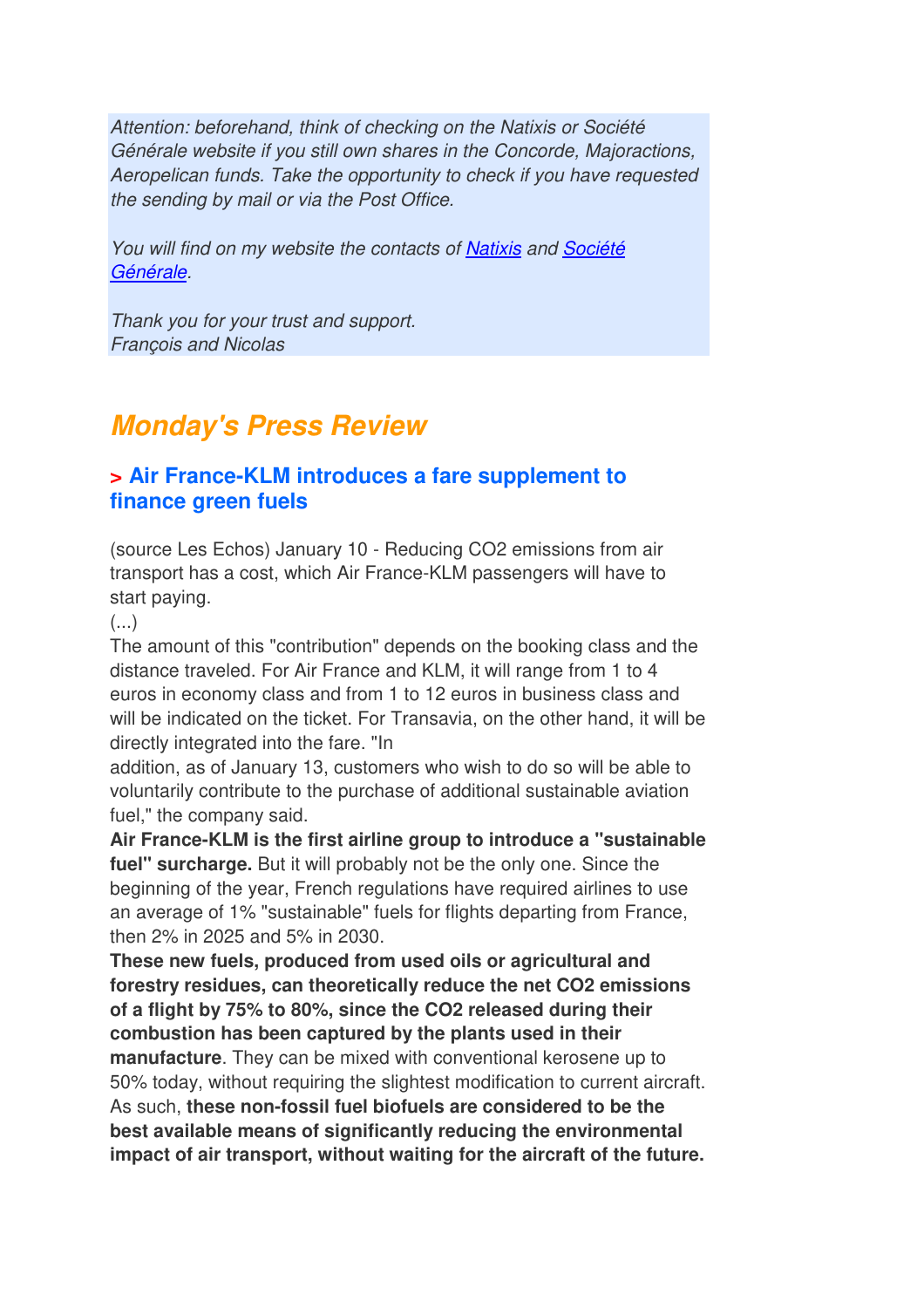**A draft European regulation**, which will probably be ratified in the coming months, **plans to make their incorporation mandatory on all flights departing from an airport in the European Union, at a rate of 2% from 2025,** 6% in 2030, 20% in 2035, 32% in 2040 and 63% in 2050. This is part of the "Fit for 55" plan, which aims to reduce greenhouse gas emissions in Europe by 55% by 2030 and to achieve a zero balance by 2050.

For Air France alone, 1% biofuels would reduce its CO2 emissions by about 30,000 tons per year, or the equivalent of 550 flights from Paris to New York. And this is only the first step. As production increases, Air France-KLM plans to increase to 5 percent by 2030 and up to 63 percent by 2050.

However, **these biofuels have one major drawback**. In addition to the fact that they are not yet sufficiently produced to meet the needs of air transport, **they are currently four to eight times more expensive than kerosene.** For France alone, the incorporation of 2% biofuels would represent an annual additional cost of 240 to 280 million euros, according to Ben Smith, the country's director general. This would further damage the group's accounts.

(...)

**My comment:** Between 2005 and 2019, Air France has reduced its CO2 emissions by 6%, despite the increase in traffic. The next step is to achieve a 15% reduction in CO2 emissions by 2030 compared to 2005.

The other airlines in the Air France-KLM group have the same objective.

To achieve this, the most obvious action is fleet renewal. Each new generation of aircraft saves 15 to 20% of kerosene, thus reducing CO2 emissions in the same proportion.

Other solutions are being studied or implemented. You will find a dozen of them in my letter 835 on sustainable aviation.

The companies of the Air France-KLM group also aim to achieve zero net emissions by 2050. Do we have the means to achieve this?

To date, the answer is no. But all hope is not lost.

Sustainable fuel suppliers have launched investment programs to produce more sustainable fuels.

Researchers are also trying to develop technologies to capture CO2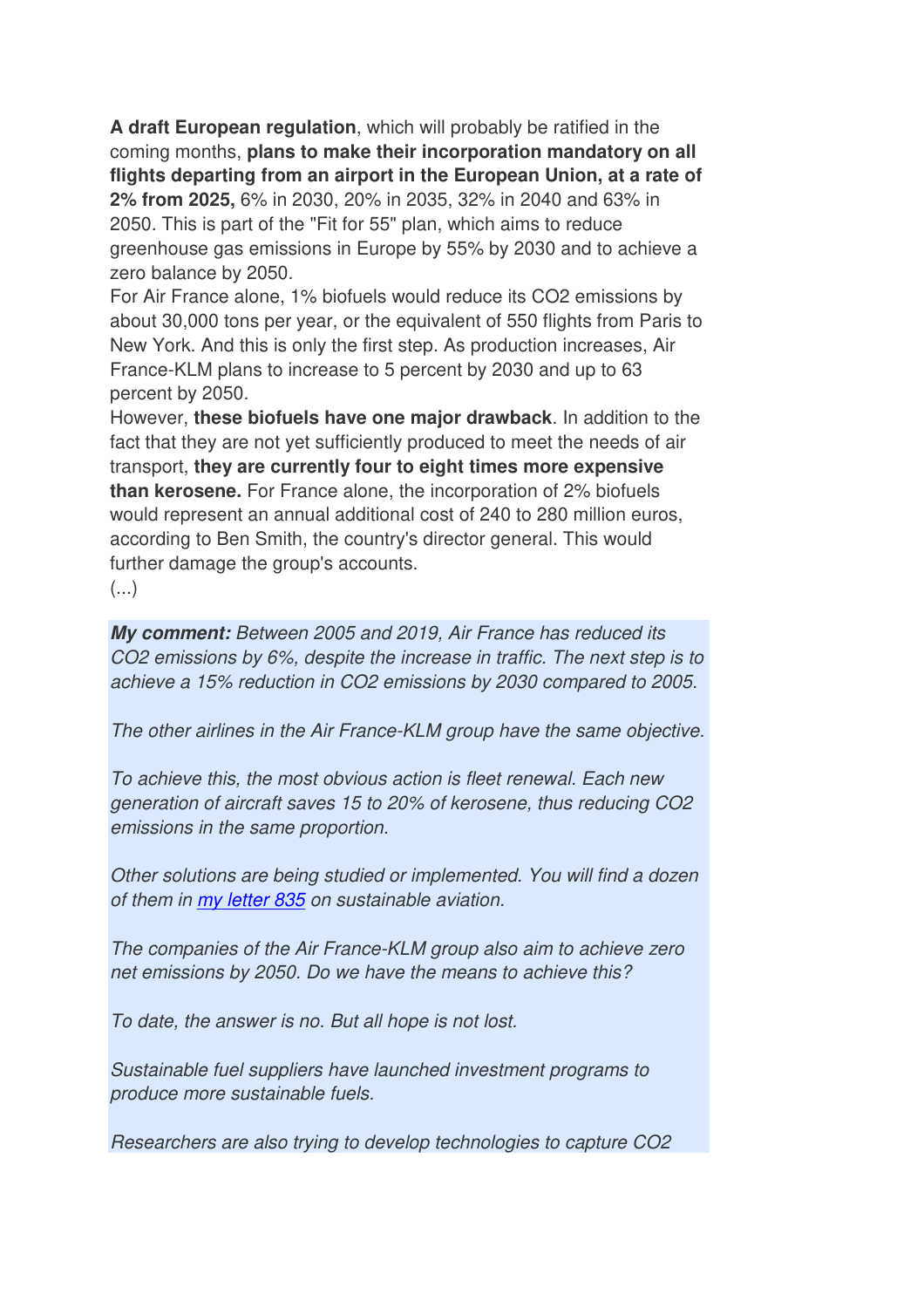from the atmosphere and turn it into synthetic kerosene.

#### **> Recapitalization of Air France-KLM: the conditions that must be met to trigger it**

(source La Tribune) January 8 - **Finding the right window to launch the recapitalization. This is the challenge for Air France-KLM in the coming months**.

 $(\ldots)$ 

**Since the end of December, Air France-KLM has set the target for its recapitalization on an ideal goal of six billion euros, according to Les Echos** (...). According to an analyst, it is likely that the final amount is (...) with a need of about four billion euros of new money to which will be added the transformation of the shareholder loan of one billion euros granted by the Dutch state to KLM in quasi-equity (mechanism already used by Air France during the recapitalization of 2020).

**This contribution should enable the group to face a complicated situation, with more than 10 billion euros in net losses accumulated over the last two years and a large negative equity of**  3.8 billion euros as of September 30. And this for a share capital of 643 million euros. The amount of shareholders' equity having become less than half of its share capital, the group has legally until 2023 to turn things around.

Several observers agree that raising an amount of new money of around four billion euros will not be possible in one go, as reported in La Tribune in December. L

(...)

**As for the end of 2021, the group could go fast if the conditions are met, in particular a rise in the stock price**. Last year, the minimum was set at 5 euros per share according to a good connoisseur of the company. It is now slightly above 4.2 euros, with an increase of about 6% over one month. So we still have to climb a few steps to get there.  $(\ldots)$ 

Among the potential participants in the round table, the French State seems unavoidable. (...) The Dutch government might be tempted to follow to avoid further dilution. (...) The participation of China Eastern Airlines is also uncertain. (...) An investment by Delta Airlines seems unlikely.

**A part of the capital increase could also be pre-placed with several institutional investors**. At the end of last year, Air France-KLM carried out intensive work with investment funds, and even family offices, located in France, the Netherlands and the United Kingdom. Finally, if it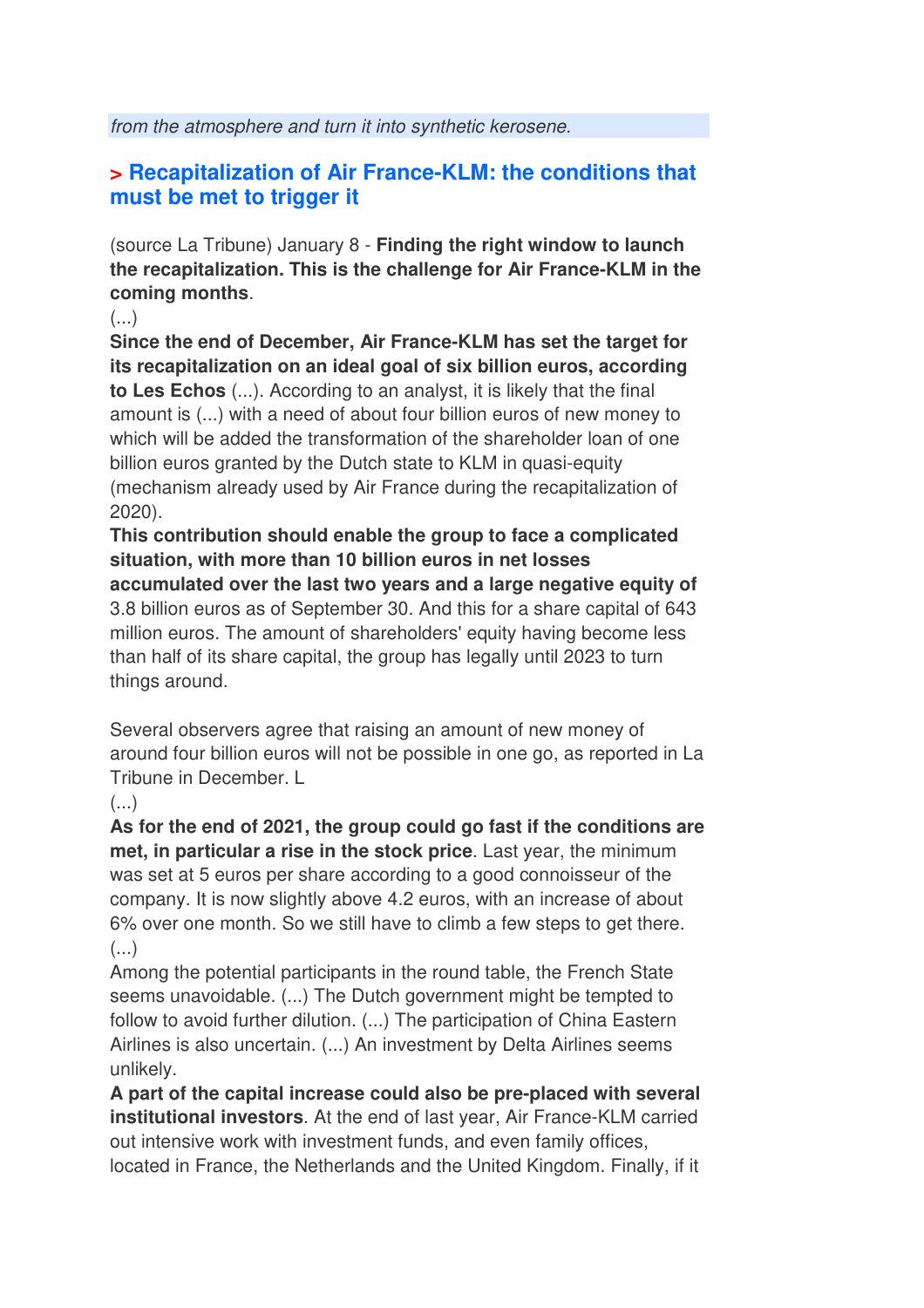wants to reach two billion euros, the group will also have to address the markets.

As an analyst notes, **Air France-KLM will have to convince investors to follow, especially "long only" institutional investors** (who bet on long-term growth of the share value).

 $\left( \ldots \right)$ 

If it wants to open the door to the capital markets like Lufthansa, Air France-KLM will have to significantly improve its visibility despite the uncertainties that are still very present in the air transport sector.

(...) **There are nevertheless grounds for hope**, with a winter that has not been as harsh as expected just a few weeks ago: there have been **no waves of cancellations**, and Air France has managed to maintain an offer in December and January of around 80% of the 2019 level, and even 90% on the United States during the holidays. **Overseas has not collapsed so far** - even if the period ahead proves more complicated with a sharp slowdown in bookings at the end of 2021 - **and Africa remains solid**.

(...)

**My comment:** The Air France-KLM group regularly communicates on its recapitalization needs.

The only comment I can make at this stage is obvious: a high share price will facilitate the recapitalization operations.

### **> The new Alitalia faces headwinds as it takes off**

(source Les Echos) January 7 - **The clouds have still not cleared in the Italian sky**. While ITA Airways, the successor to the national historic carrier, started operations on October 15, as a new wave of the Covid-19 pandemic began to swell, **the new year began with the liquidation of Air Italy. The former Meridiana, 51 percent owned by Prince Aga Khan and 49 percent by Qatar Airways, saw its 1,322 employees receive their pink slips this week**. Launched in February 2018, the airline, which was accumulating hundreds of millions of euros in losses, will not have benefited from the difficulties of Alitalia.

If, for ITA, the European Commission demanded a clean break with the bankrupt national airline, this injunction has only been partially respected. Thus, 83% of the Milan airport slots and 43% of the Roman slots were retained. But the new company has undergone a serious slimming down, with a significant reduction of the fleet and of the payroll. **ITA has 2,141 employees, far from the 10,500 employees of Alitalia**. "At least 1,000 more people will be hired in 2022," promises ITA, which has 52 aircraft, half the fleet of the former company.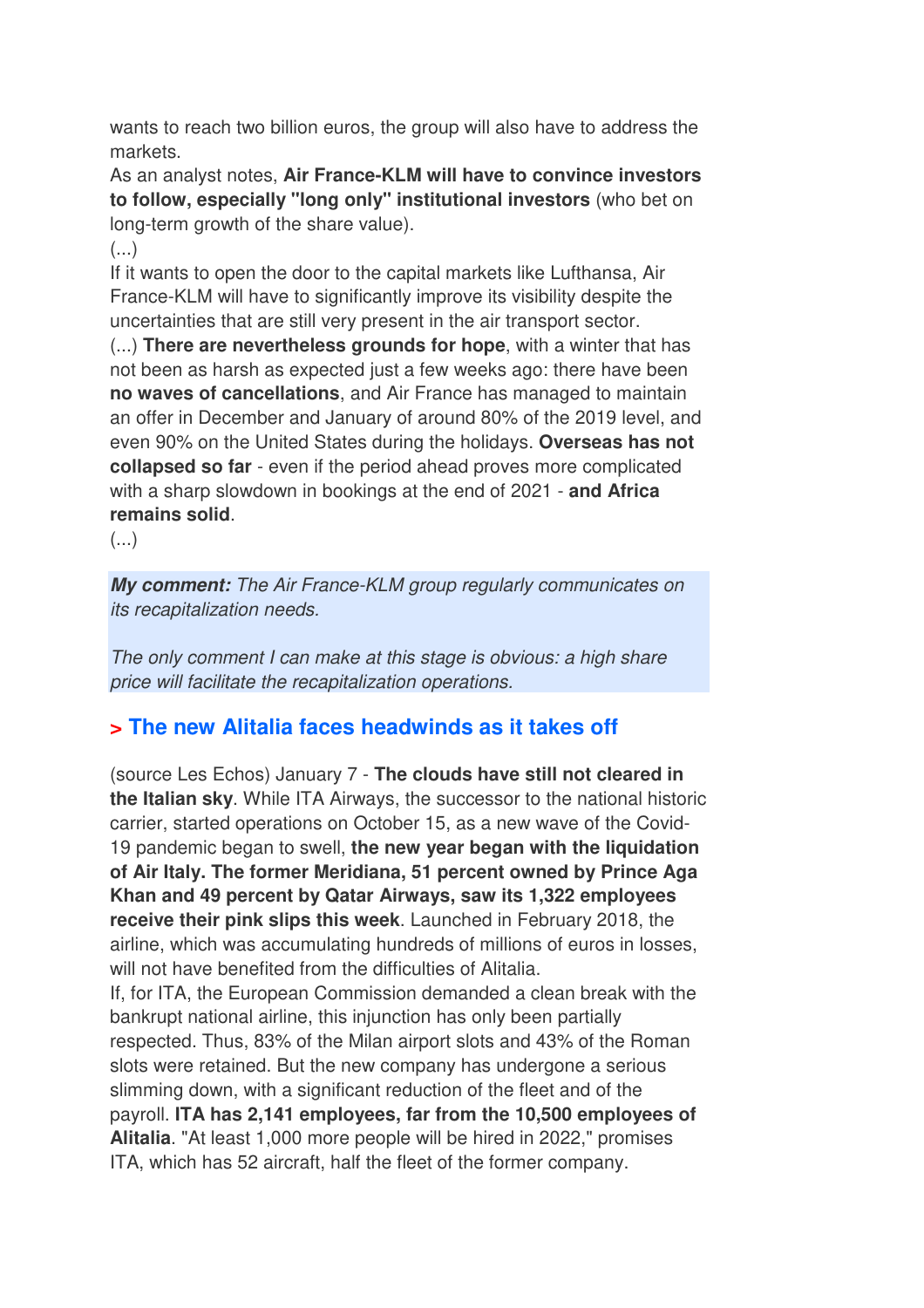The president of ITA Airways, Alfredo Altavilla, expects "this year to embark more than 13 million passengers, a goal that is, however, suspended on the evolution of the health crisis. At the end of 2021, the number of passengers transiting the Italian skies has contracted by 65% compared to 2019. **Faced with competition from low-cost airlines, which dominate the market for short and medium-haul flights, ITA wants to give priority to the more profitable long-haul flights.** 

 However, due to a lack of resources, there will be only one intercontinental flight until next spring, to New York. **In order to strengthen itself, the young company is looking for a partner likely to enter its capital before mid-2022, which would perhaps allow it to reach the goals set by its industrial plan**. It aims at profitability by the second quarter of 2023 and a turnover of 3.3 billion euros in 2025. Andrea Giuricin, professor of transport economics at the University of Milan-Bicocca, is dubious about the fact that Lufthansa is often cited as a possible supporter. "That's what the Italian government is hoping for, but **what interest will the German company have in taking over a company that has just been born and is already in crisis**? According to him, "it is obvious that ITA is losing tens of millions of euros and that it is too small for its ambitions.

ITA can only hope that the Italian government will intervene," says the economics professor. It has begun to do so by granting the company more favorable conditions for its labor contracts compared to those of low-cost carriers. "But this will not be enough," fears the academic.

**My comment:** The story of the first Italian airline is a never-ending soap opera.

A few weeks after signing cooperation agreements with Air France-KLM, the CEO of ITA Airways has declared his love for Lufthansa. The German company is ready to take a 15% to 40% stake in ITA Airways.

However, the new company is struggling to take off. But it has something to attract: it has kept many slots in Milan, a city where business customers are numerous, unlike Rome.

#### **> TAP Air Portugal: Europe gives the green light to the €71.4 million aid from the Portuguese government**

(source Tourmag) January 5 - **The European Commission has judged that the Portuguese state aid of €71.4 million to TAP Air Portugal is proportionate**, i.e. that it covers the operating and profitability losses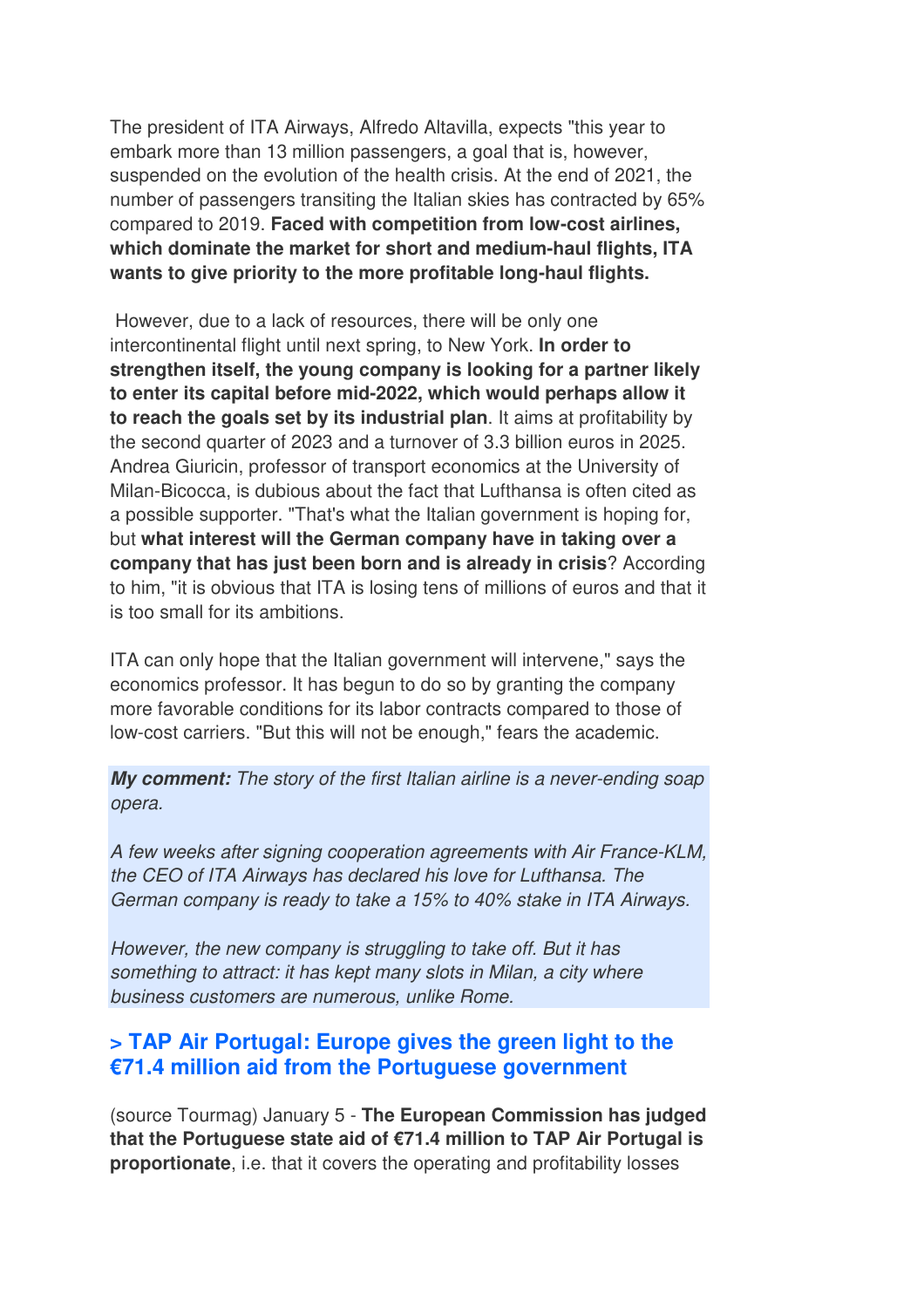linked to the health crisis.

According to a press release, "The Commission considers that the coronavirus pandemic is an extraordinary event due to its exceptional and unforeseeable nature and its major repercussions on the economy. Therefore, it is justified that Member States take exceptional measures to compensate for the damage directly linked to the pandemic.  $($ ...)

## **> A350 painting: Qatar Airways wants 556 million euros**

(source Air Journal) January 7 - **Qatar Airways is seeking \$618 million in damages from Airbus for grounding its A350s affected by a paint problem**, plus \$4 million for each additional day of downtime. The aircraft manufacturer "refutes in full" these claims.  $\left( \ldots \right)$ 

Following the grounding of 21 Airbus A350-900 and -1000, "ordered" by the Qatar Civil Aviation Authority (QCAA) last August, Qatar Airways claims damages of 618 million dollars (546 million euros), plus 4 million dollars per day of additional grounding. And it is asking the courts to prohibit all A350 deliveries until the problem is fixed.

(...)

The QCAA, which had remained silent until then (...) is said to have told Qatar Airways that the deterioration of the aircraft was "disturbing, even alarming", stating that it was "deeply concerned" that the safety of flights could be compromised.

When asked (...), an **Airbus** 

spokesman **said the company "totally refutes" the allegations made by Qatar Airways, repeating that it is only a cosmetic problem that does not justify the grounding or the refusal of deliveries**. The aircraft manufacturer had itself decided to resort to arbitration in early December, denouncing "the current lack of knowledge of the nonstructural surface degradation of its A350 fleet by one of its customers". **Airbus points out that the European regulator EASA did not judge the damage as a threat to flight safety, and accused the plaintiff of refusing short-term corrective measures accepted by other customers**. A paint problem had indeed been noted by Finnair as early as 2016, followed since by Cathay Pacific, Etihad Airways, Lufthansa and Air France (as part of the maintenance of Air Caraïbes aircraft). In particular, the German airline has sent three A350s back for repainting, free of charge under warranty, but none of them have grounded the affected aircraft.

 $(\ldots)$ 

It should be remembered that Qatar Airways has an additional 23 A350- 1000s on its order book, as well as 50 A321neo aircraft (including ten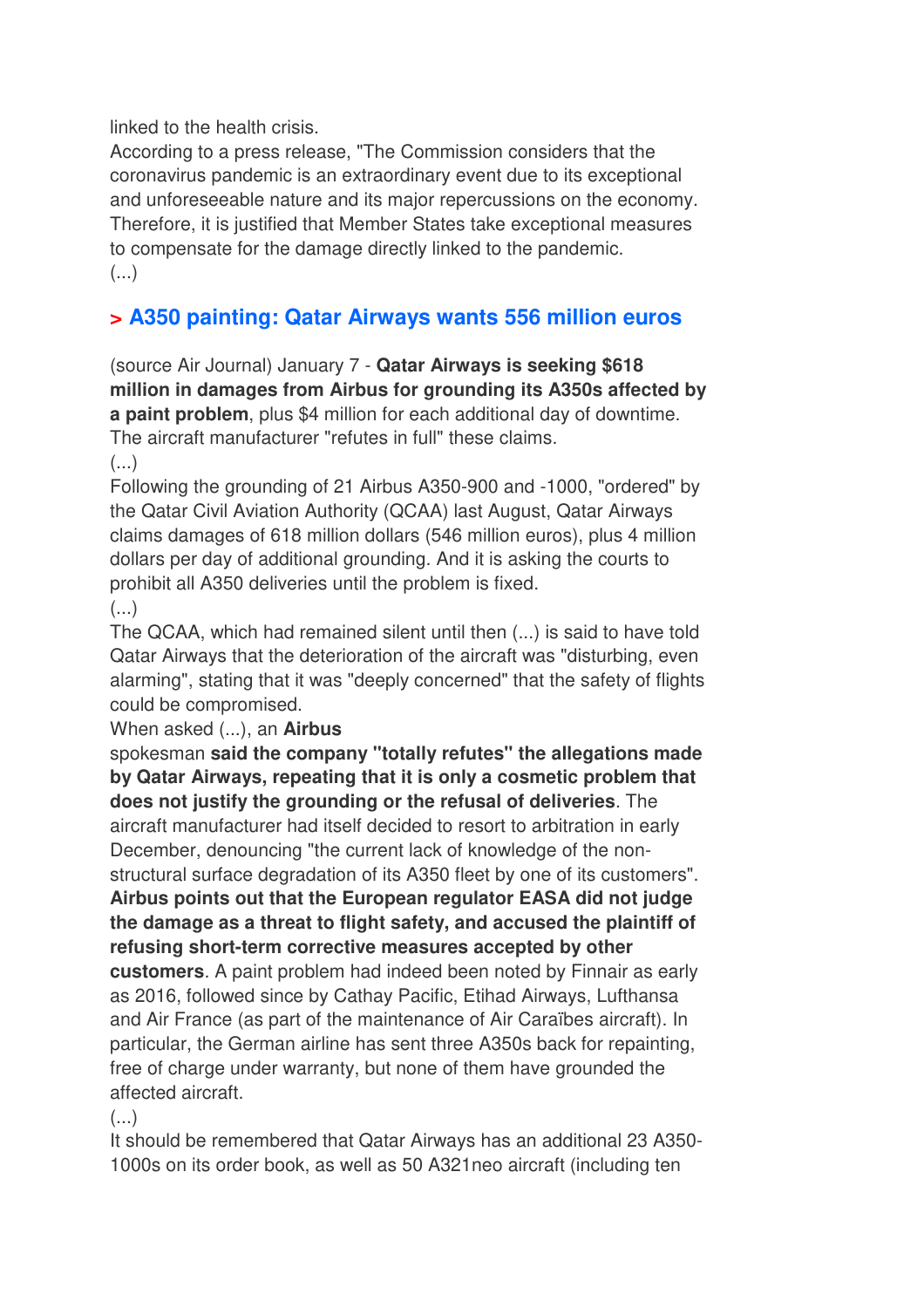A321LRs) to be delivered from this year onwards, which have not been involved in the dispute until now.

**My comment:** No civil aviation authority has ordered the grounding of the A350s concerned.

In this case, it seems that the CEO of Qatar Airways, which like others has grounded aircraft during the health crisis, is trying to make Airbus pay for it.

Nothing ventured, nothing gained.

#### **> We explain the controversy about "ghost flights" without passengers in the European airline sector**

(source Franceinfo) January 9 - **Is the European sky doomed to be crossed by planes without passengers?** The controversy surrounding this environmentally absurd practice has not waned since the words of the CEO of German airline Lufthansa in late December. "**Due to the low demand in January, we would have reduced even more flights, but we have to make 18,000 more unnecessary flights this winter," Carsten Spohr** told the Frankfurter Allgemeine Sonntagszeitung (in German) shortly before Christmas.

This announcement scandalized many Internet users (...). But the indignation quickly spread to political leaders, with Green MEP Karima Delli going so far as to ask the European Commission to intervene to prevent airlines from carrying out such "ghost flights".

In her letter, the Green MEP, who is also chairwoman of the European Parliament's Transport and Tourism Committee, denounces the **"use it or lose it" rule** that **governs the use of airline slots at airports.** Clearly, Air France, Lufthansa, Iberia, Ryanair, etc. have precise time slots to take off and land their planes in the different airports of the Old Continent. **Before the Covid-19 crisis, it was imperative for a company to use at least 80% of these slots, otherwise they would be redistributed to the competition.** 

 Due to the drastic drop in passenger numbers caused by the health crisis, **the European authorities suspended the "use it or lose it" rule in March 2020** in order not to penalize airlines too much. Faced with the resumption of traffic in 2021, the **European Commission decided in March to set the threshold for the use of slots at 50%**, triggering the anger of airlines who still consider it too high, in times of pandemic.

To justify the "18,000 unnecessary flights" of Lufthansa, the CEO of the German giant puts forward the rigidity of the European Commission's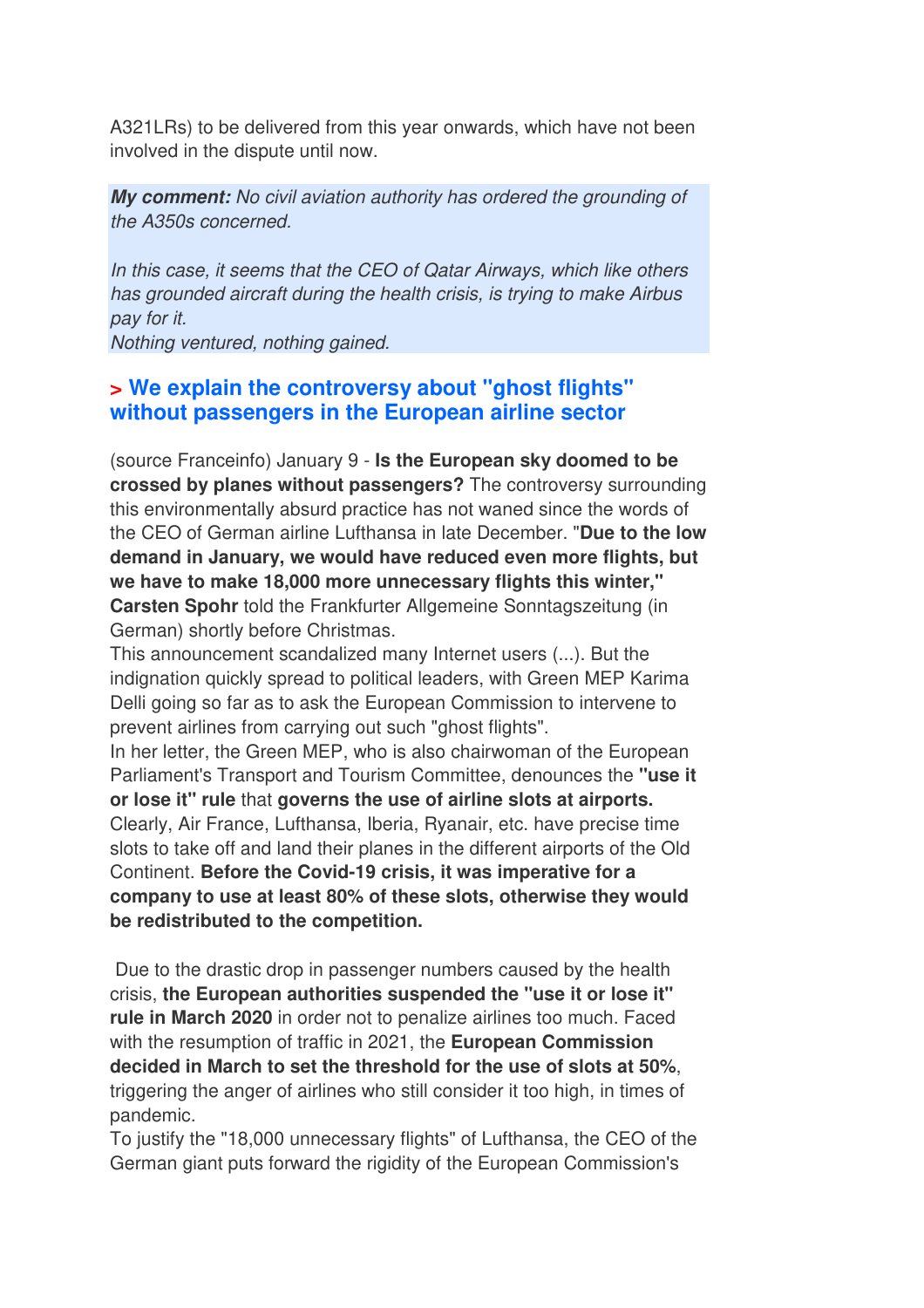rules in a situation of low demand.

 $($ ...)

**Is the European Union guilty of imposing "ghost flights" on companies? Not true, says Brussels**: "The objective of slot reduction in the EU is precisely to ensure that airlines can keep their historical slots without having to fly empty when health restrictions prevent passengers from traveling," the European Commission defended itself to Le Parisien on Friday, January 7.

(...)

In addition, with a view to returning to the situation prior to the pandemic (the famous initial threshold of 80%), **the European Commission agreed on December 15 to gradually raise this threshold from 50% to 64%, between March and October 2022. Negotiations will open in the coming weeks for the next period, from October 2022. "This is why Lufthansa is making itself heard,"** analyzes Jean-Baptiste Djebarri on Twitter. With the uncertainty generated by the Omicron variant, the tug of war between airlines, public authorities and airports is far from over in the battle for slots.

**My comment:** Some readers wrote to me to express their anger following the remarks of the CEO of Lufthansa.

This article should reassure them: Neither Lufthansa, nor any other airline in Europe will have to take off empty planes to keep their precious slots.

### **> Bordeaux does not give up to re-establish an air shuttle to Orly**

(source La Tribune) January 6 - Previous letters from Bordeaux's economic and political leaders in 2020 had remained unanswered. The motion voted by the metropolitan elected officials in 2021 had no more effect. But the complaint filed last September by the Union of French Airports (UAF) and, above all, the recent decision by the European Commission to open an investigation to examine the legality of abolishing French air routes when there is a rail alternative within 2.5 hours has rekindled some hopes in Gironde.

**Patrick Seguin, the re-elected president of the CCI Bordeaux Gironde, intends to convince** the presidents (PS) of the New Aquitaine Region and Bordeaux Metropole, Alain Rousset and Alain Anziani, but also the ecologist mayor of Bordeaux, Pierre Hurmic, **to send a new joint letter to the Élysée, Matignon and the Minister of Transport.** 

"I hope that this letter will bring everyone together and that we can send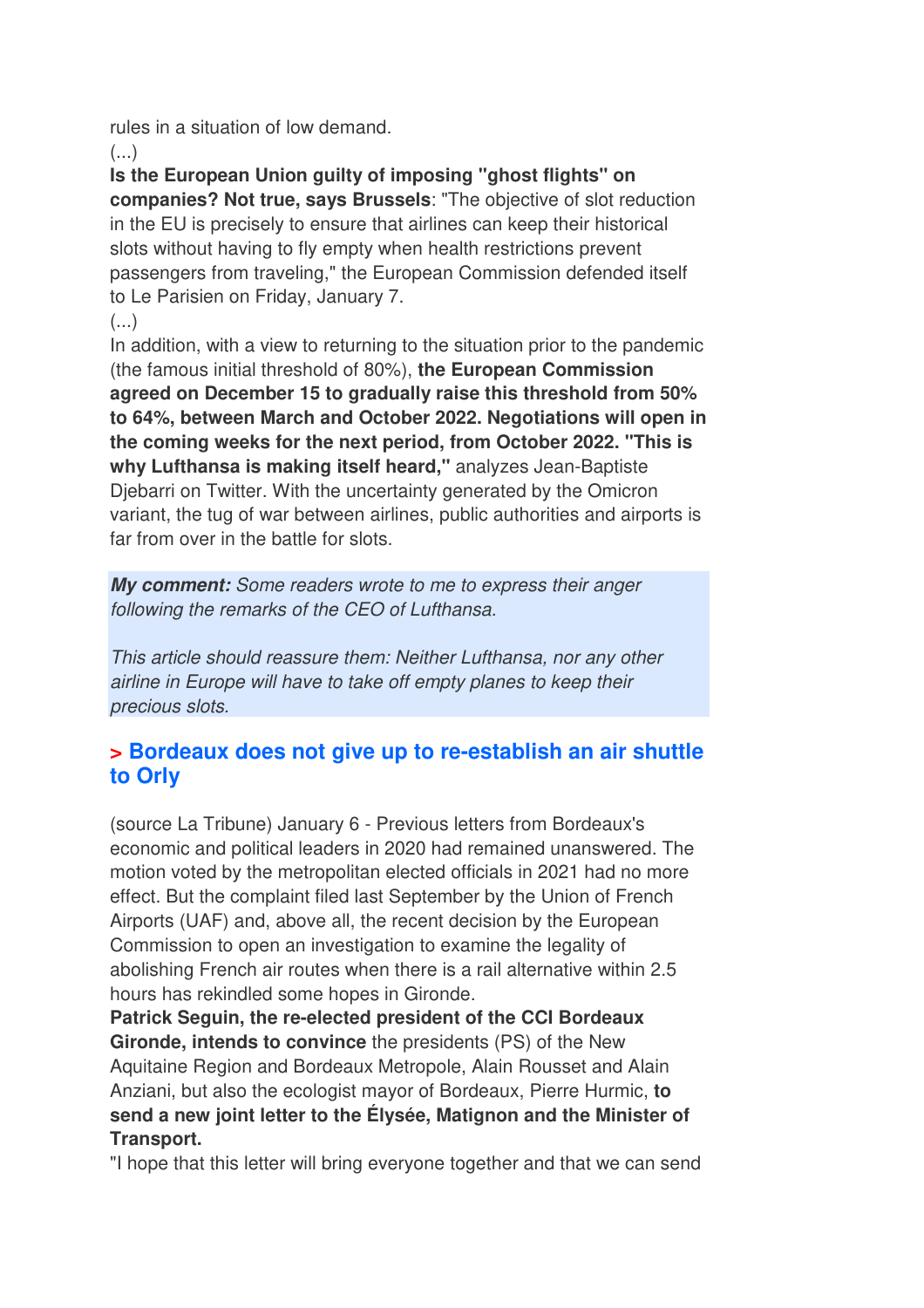it by the end of January. There is **a local consensus to ask for the return of four daily round trips, instead of the ten rotations that existed before the Covid**. I recall that the Bordeaux-Orly shuttle was 556,000 passengers per year in 2019," said the head of the Gironde Chamber of Commerce and Industry on Wednesday, January 5, determined to have more influence on political decisions. If he should not have too much trouble convincing Alain Rousset and Alain Anziani, both supporters of a partial return of the shuttle, it will be more complicated on the **side of the Bordeaux city hall. When contacted by La Tribune, the ecologist Pierre Hurmic did not confirm that he was associated with this approach, assuring us that he was sticking to his position of asking for the reestablishment of a single, or even two, daily round trips**.

For his part, Patrick Seguin (...) assures that "three airlines in addition to Air France are in line to recover the slots freed by the end of the shuttle and which have not yet been reallocated.

In reality, these slots do not have to be reallocated. As they are not attached to a particular route, the French company has been able to keep them and reallocate them to other destinations or transfer them to its low-cost subsidiary Transavia. And if some companies could position themselves on this route, they would still have to have facilities at both Bordeaux and Orly airports, which are already very busy. The low-cost company easyJet is in this situation.

And if this new letter does not seem able to change the position of the State, constant since the spring of 2020, **the authors also hope to take advantage of the political context counting on the fact that a new tenant at the Elysee Palace and / or a new head of government could arbitrate differently after the elections of the spring**. For the time being, the ball is in the court of Brussels, which has assured us that it wants to move forward quickly on this sensitive issue.

**As a reminder, the provision of the Climate Law which abolishes French air routes as soon as there is a rail alternative in less than 2.5 hours (excluding connecting traffic) should come into force in March 2022, but airlines have already stopped some of their flights, such as Orly-Bordeaux or Orly-Nantes**. The law essentially concerns four routes: Orly-Lyon, Orly-Nantes, Lyon-Marseille, and the most important one Orly-Bordeaux. Bordeaux Metropole estimates that the aeronautical industry accounts for 35,000 jobs in its territory. **But with the arrival of the LGV in 2017, putting Bordeaux at 2 hours from Paris, the Air France shuttle was already in financial difficulties before the Covid crisis.**

**My comment:** The approach of the elected officials of Bordeaux is akin to a rearguard action.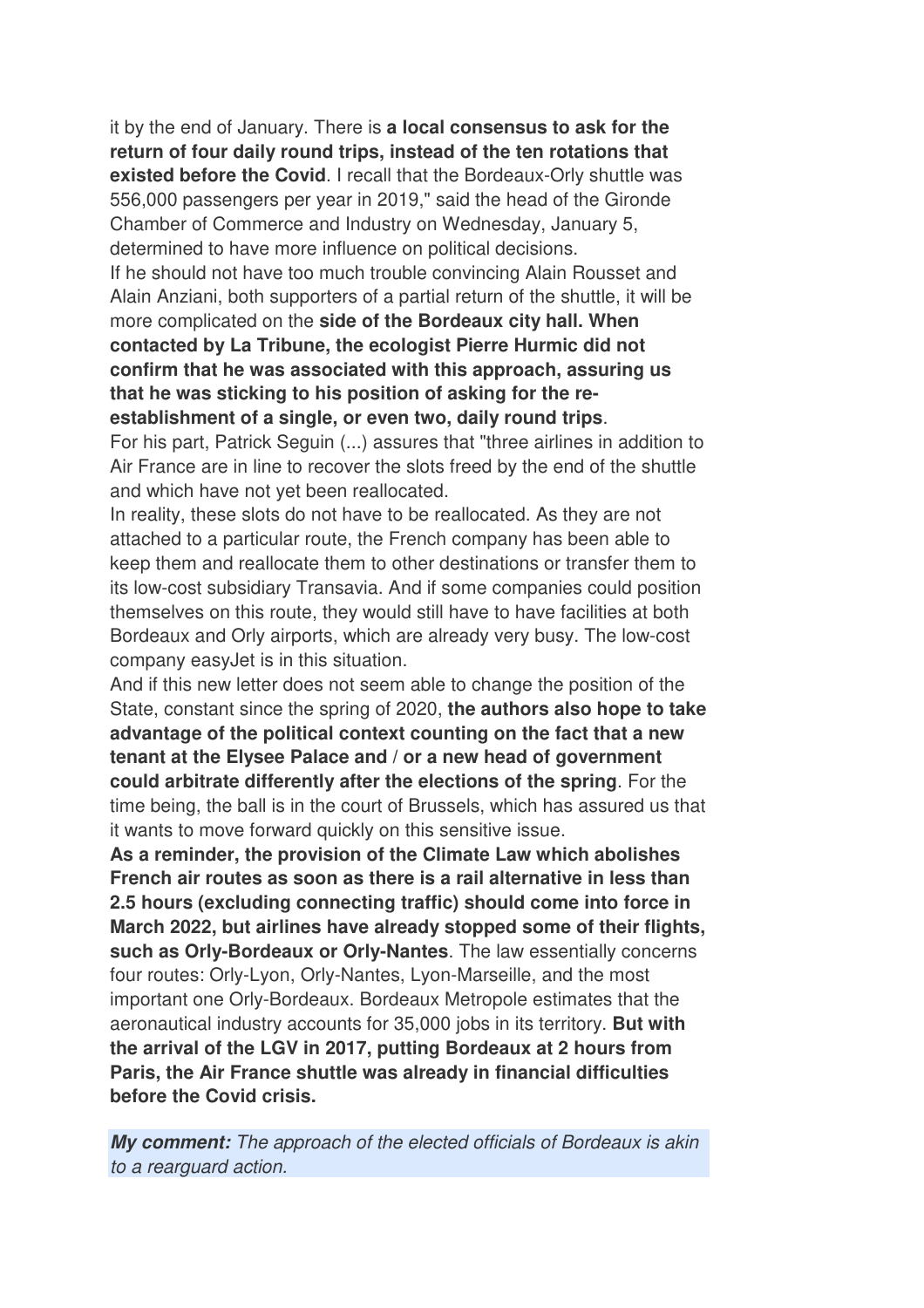You only have to look at what happened to the Orly - Strasbourg and Orly - Lyon connections before the introduction of the Climate Law to understand.

From Strasbourg, when Air France stopped its flights to Paris, no airline company tried to take over the route, which was not profitable.

In Lyon, where Air France had sharply reduced the number of flights to Orly, no other airline tried to take over.

In each case, the presence of a TGV link made the operation unviable.

Beyond the constraints imposed by the Climate Law, the reopening of a link between Bordeaux and Orly would not be a profitable operation for an airline.

And there is no question of subsidizing it as part of a public service obligation (PSO).

Indeed, the route on which public service obligations are imposed must be a regular route between two airports in the European Union, considered "vital for the economic and social development of the region served by the airport"; it is either a route that contributes to the opening up of a peripheral or developing region, or a route with low traffic.

This would not be the case for the Bordeaux - Orly line.

## **End of the press review**

#### **> Advice for employees and former employees who are shareholders**

You will find on my navigaction site the modalities of access to the managers' sites.

To avoid forgetting to change your contact information each time you change your postal address, **I advise you to enter a personal e-mail address**. It will be used for all correspondence with the management organizations.

Keep all the documents related to your Air France-KLM shares in one place: all the letters you receive from the different managers, Natixis,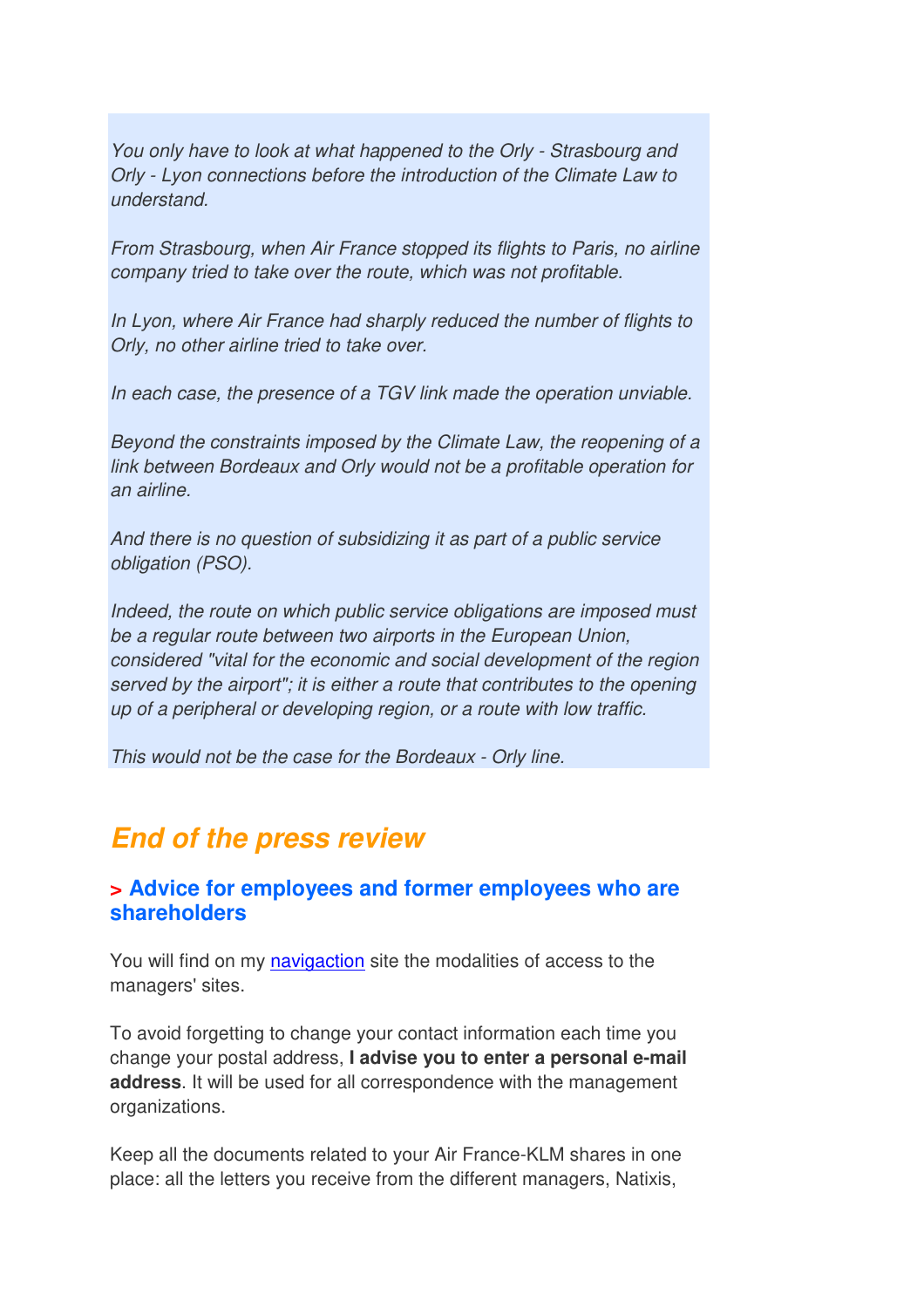Société Générale, your personal financial institution if you bought your shares through it.

#### **> My comments on the Air France-KLM share price trend**

**Air France-KLM shares** closed at **4.290 euros** on Monday 10 January. **For the third week in a row, it is up strongly by +5.67%.** 

Before the coronavirus epidemic, Air France-KLM shares were at 9.93 euros.

**The analysts' average (consensus) for AF-KLM shares has risen to 3.45 euros**. The analyst Citi, who had set a target price of 1 euro, has just raised it to 4.20 euros.

The highest price target is now 5.50 euros, the lowest 1.30 euros. You can find the details of the analysts' consensus on my blog. I do not take into account the opinions of analysts prior to the beginning of the health crisis.

**Brent crude oil** (North Sea) is **up \$3 this week to \$81**.

At the end of October 2020, it was at a low of \$37.

**At \$86 on October 25, Brent had reached a level not seen since 2014**, supported by supply disruptions and underlying demand.

#### **This information is not intended to be a solicitation to buy or sell Air France-KLM shares.**

You can react to this press review or send me any information or thoughts that will help me better carry out my duties as a director of the Air France-KLM group.

#### **You can ask me, by return, any question relating to the Air France-KLM group or to employee share ownership...**

See you soon.

To find the last press reviews of Monday, it is here

#### **If you like this press review, please pass it on.**

New readers will be able to receive it by giving me the email address of